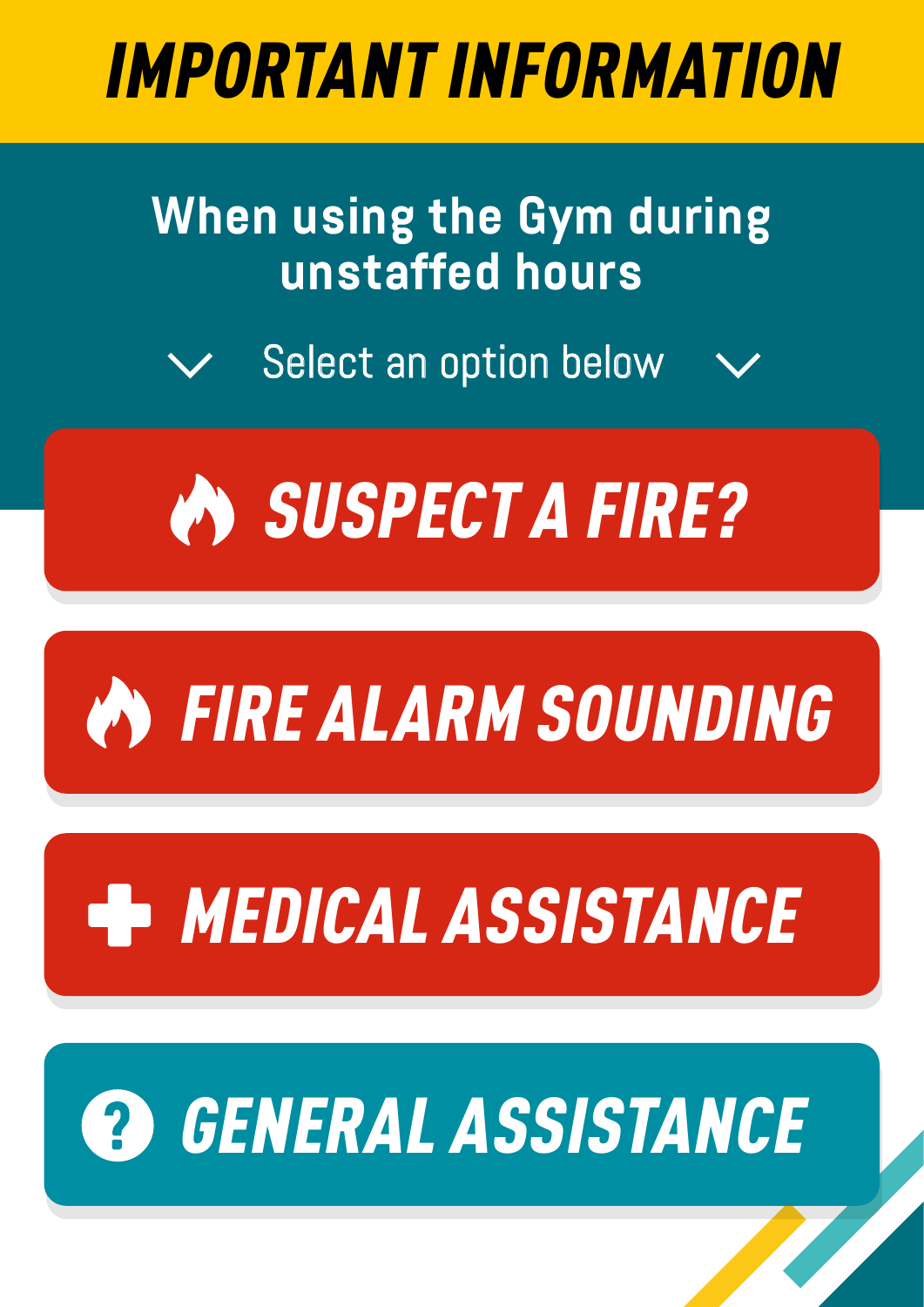<span id="page-1-0"></span>

#### Press the nearest red fire call point.

## **Red fire call point**





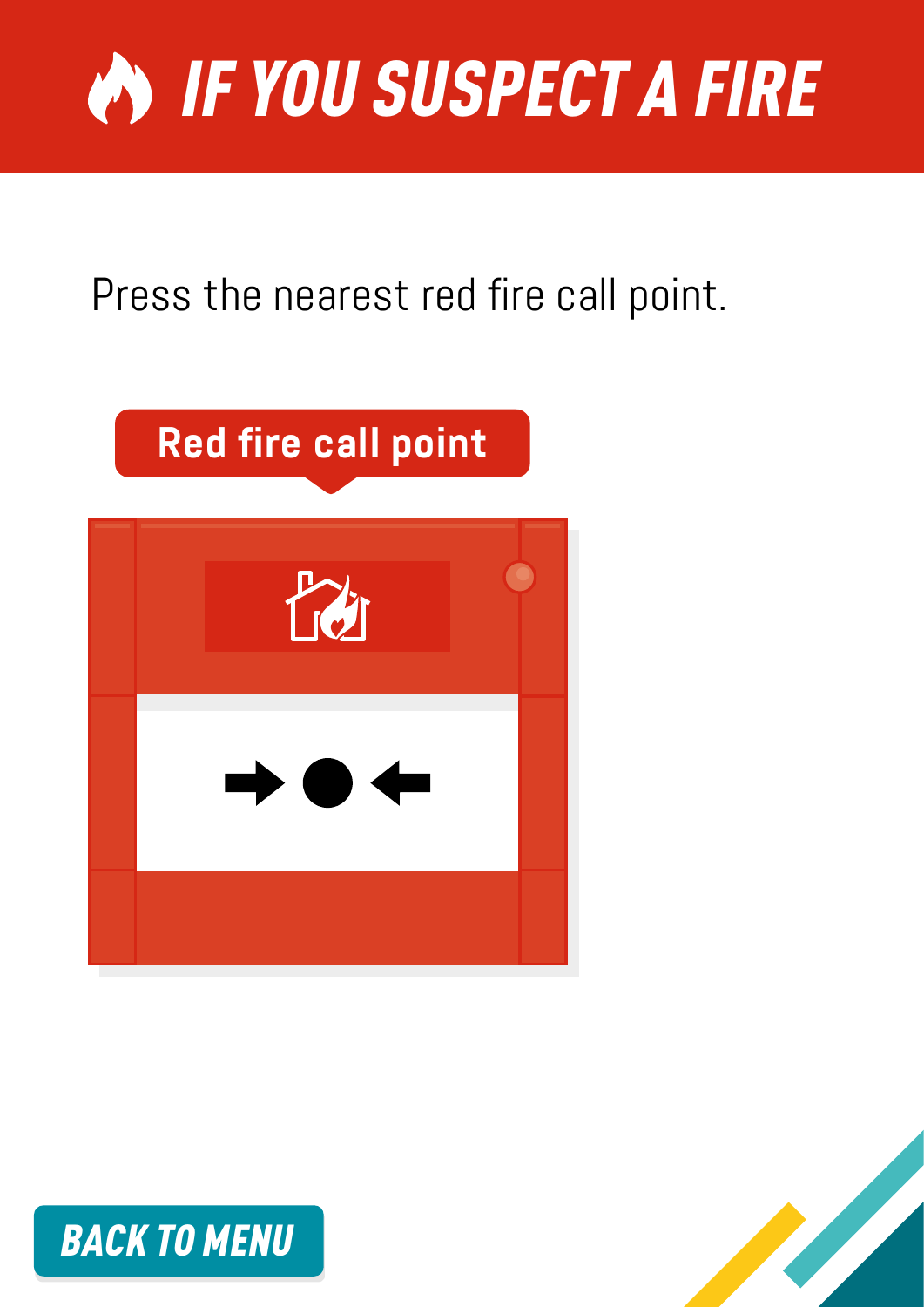## <span id="page-2-0"></span>IN THE EVENT OF THE FIRE ALARM SOUNDING

Evacuate the gym through the nearest and safest exit and make your way to the assembly point.

> **DO NOT go back into the changing rooms to collect your belongings**

**Fire exit direction**



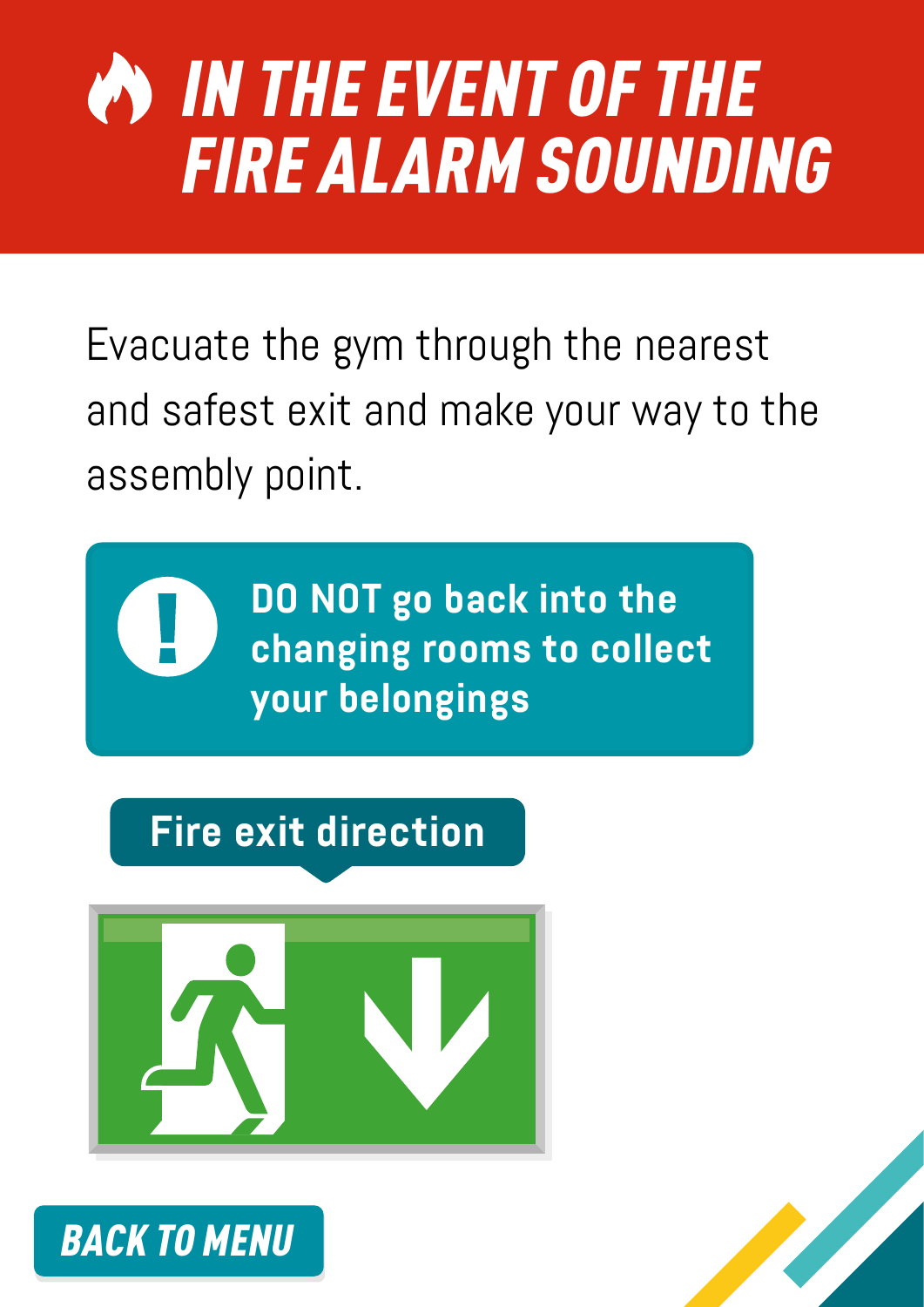### <span id="page-3-0"></span>IN THE EVENT OF AN ACCIDENT OR IF YOU OR SOMEONE ELSE IS IN NEED OF MEDICAL ASSISTANCE

Contact the CCTV team by using a red emergency help point or by dialling **0203 005 4776**.



[BACK TO MENU](#page-0-0)

An automatic defibrillator is also available.